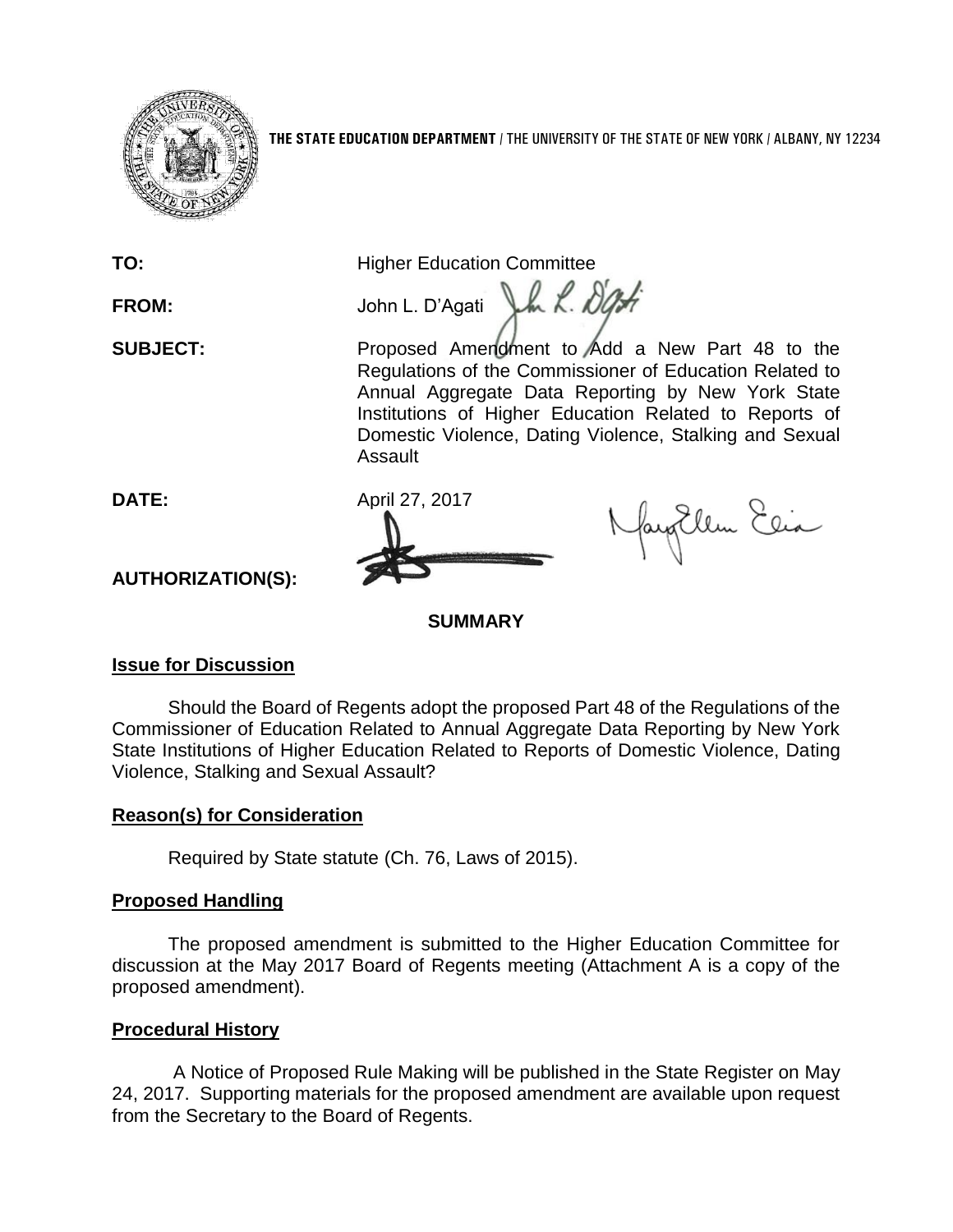### **Background Information**

On July 7, 2015, Governor Cuomo signed into law Chapter 76 of the Laws of 2015, Implementation by Colleges and Universities of Sexual Assault, Dating Violence, Domestic Violence and Stalking Prevention and Response Policies and Procedures, known as the "Enough is Enough" statute. This statute requires higher education institutions in New York State to adopt a set of comprehensive procedures and guidelines, including a uniform definition of affirmative consent, a statewide amnesty policy, and expanded access to law enforcement. The statute also requires that institutions annually report aggregate data to the State Education Department concerning reports of domestic violence, dating violence, stalking and sexual assault. The Department was required to create a reporting mechanism for these annual data submissions and to issue regulations, developed in consultation with the higher education sectors, concerning the annual data reports.

Education Law §6449, as added by Chapter 76 of the Law of 2015, delineates the following specific data elements that are required to be reported to the Department:

- a. The number of such incidents that were reported to the Title IX Coordinator.
- b. Of those incidents in paragraph a, the number of reporting individuals who sought the institution's judicial or conduct process.
- c. Of those reporting individuals in paragraph b, the number of cases processed through the institution's judicial or conduct process.
- d. Of those cases in paragraph c, the number of respondents who were found responsible through the institution's judicial or conduct process.
- e. Of those cases in paragraph c, the number of respondents who were found not responsible through the institution's judicial or conduct process.
- f. A description of the final sanctions imposed by the institution for each incident for which a respondent was found responsible, as provided in paragraph d, through the institution's judicial or conduct process.
- g. The number of cases in the institution's judicial or conduct process that were closed prior to a final determination after the respondent withdrew from the institution and declined to complete the disciplinary process.
- h. The number of cases in the institution's judicial or conduct process that were closed because the complaint was withdrawn by the reporting individual prior to a final determination.

In December 2016, the Department circulated a discussion draft of the regulations and convened a meeting of representatives of the four higher education sectors and the New York State Office of Campus Safety to discuss the regulations. During that meeting, and in subsequent email communications with the sector representatives, several suggestions were made for definitions and clarifications that would provide consistency and accuracy in reporting. Many of those suggestions were incorporated into the proposed regulations attached to this item. An additional suggestion from the sector representatives was that the timeline for submission of the annual data reports required by the "Enough is Enough" statute should align with the existing timeline for institutions to submit data required by the federal "Clery Act" under Title IX of federal statute, which are required by October 1<sup>st</sup> of each year. Consistent with that suggestion, institutions would be required to collect the required "Enough is Enough" data from January 1 –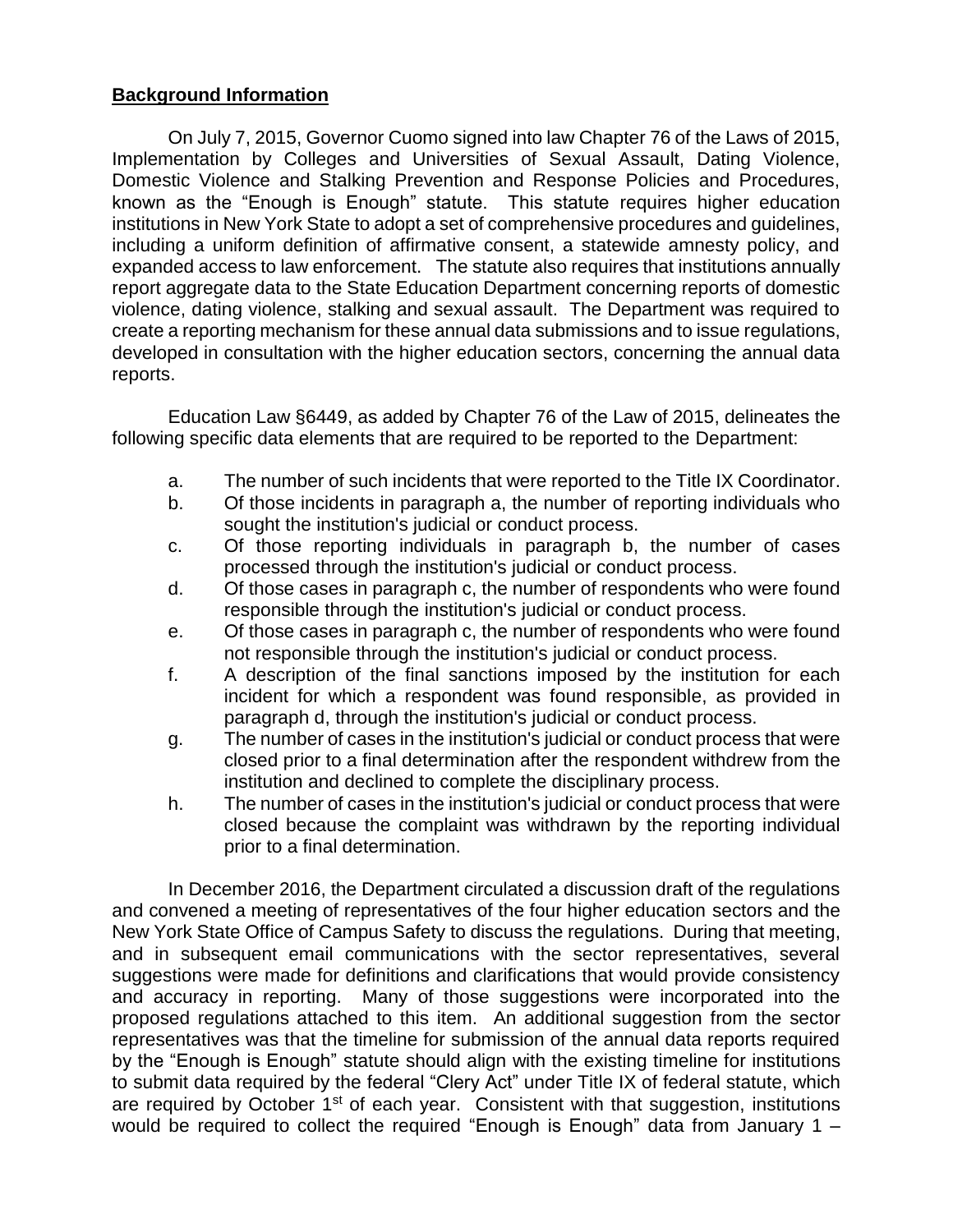December 31 of each calendar year, beginning with 2018, and submit the required data reports to the Department no later than October  $1<sup>st</sup>$  of the next year. The first institutional data reports would be required to be submitted to the Department by October 1, 2019. After the submission of the first institutional data reports, the statute also requires the Department to issue a report to the Governor and the Legislature regarding the data collected by the Department.

The Office of Higher Education is working with staff in the Office of Information Technology Services (ITS) to develop an electronic data reporting system for the annual "Enough is Enough" data reports.

### **Related Regents Items**

N/A

### **Recommendation**

Not applicable.

### **Timetable for Implementation**

Following the 45-day public comment period required under the State Administrative Procedure Act, it is anticipated that the proposed amendment will be adopted by the Board of Regents at its September 2017 meeting. If adopted at the September 2017 meeting, the proposed amendment will become effective on September 27, 2017.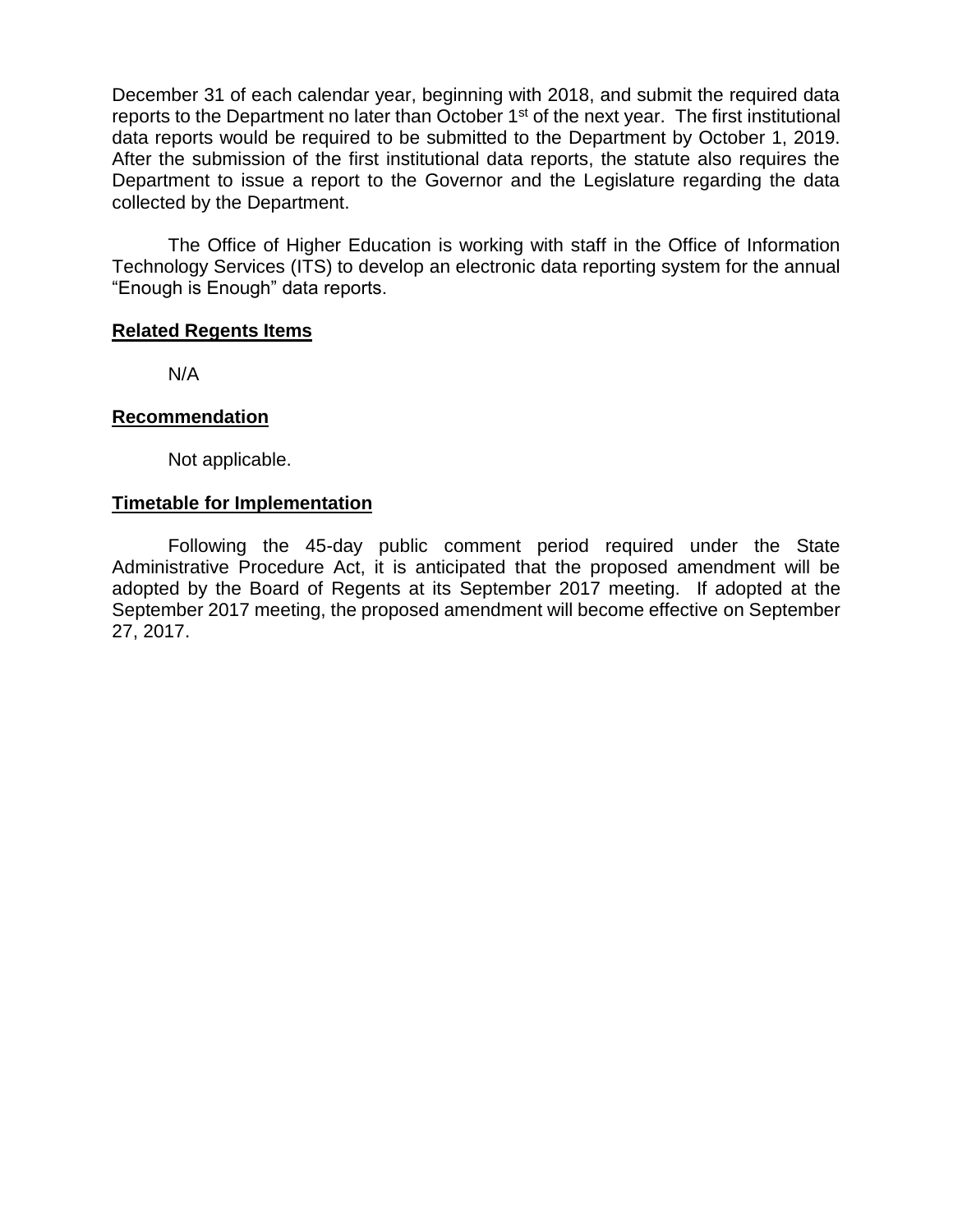### AMENDMENT TO THE REGULATIONS OF THE COMMISSIONER OF EDUCATION

Pursuant to Education Law sections 101, 207, 305 and 6439 through 6449, as added by Chapter 76 of the Laws of 2015.

A new Part 48, is added to the Regulations of the Commissioner of Education, effective September 27, 2017, to read as follows:

#### Part 48

Annual Aggregate Data Reporting by New York State Institutions of Higher Education Related to Reports of Domestic Violence, Dating Violence, Stalking and Sexual Assault

§48.1 Definitions. For purposes of this Part:

(a) Accused shall mean a person accused of a violation who has not yet entered an institution's judicial or conduct process.

(b) Domestic violence, dating violence, stalking and sexual assault shall be defined by each institution in its code of conduct in a manner consistent with applicable federal definitions.

(c) Incident shall mean an incident of domestic violence, dating violence, stalking or sexual assault, where the reporting individual and/or the accused were subject to the code of conduct at the time of the incident.

(d) Institution shall mean any college or university chartered by the Board of Regents or incorporated by special act of the Legislature and that maintains a campus in New York.

(e) Reporting individual shall encompass the terms victim, survivor, complainant, claimant, witness with victim status, and any other term used by an institution to reference an individual who brings forth a report of a violation.

(f) Respondent shall mean a person accused of a violation who has entered an institution's judicial or conduct process.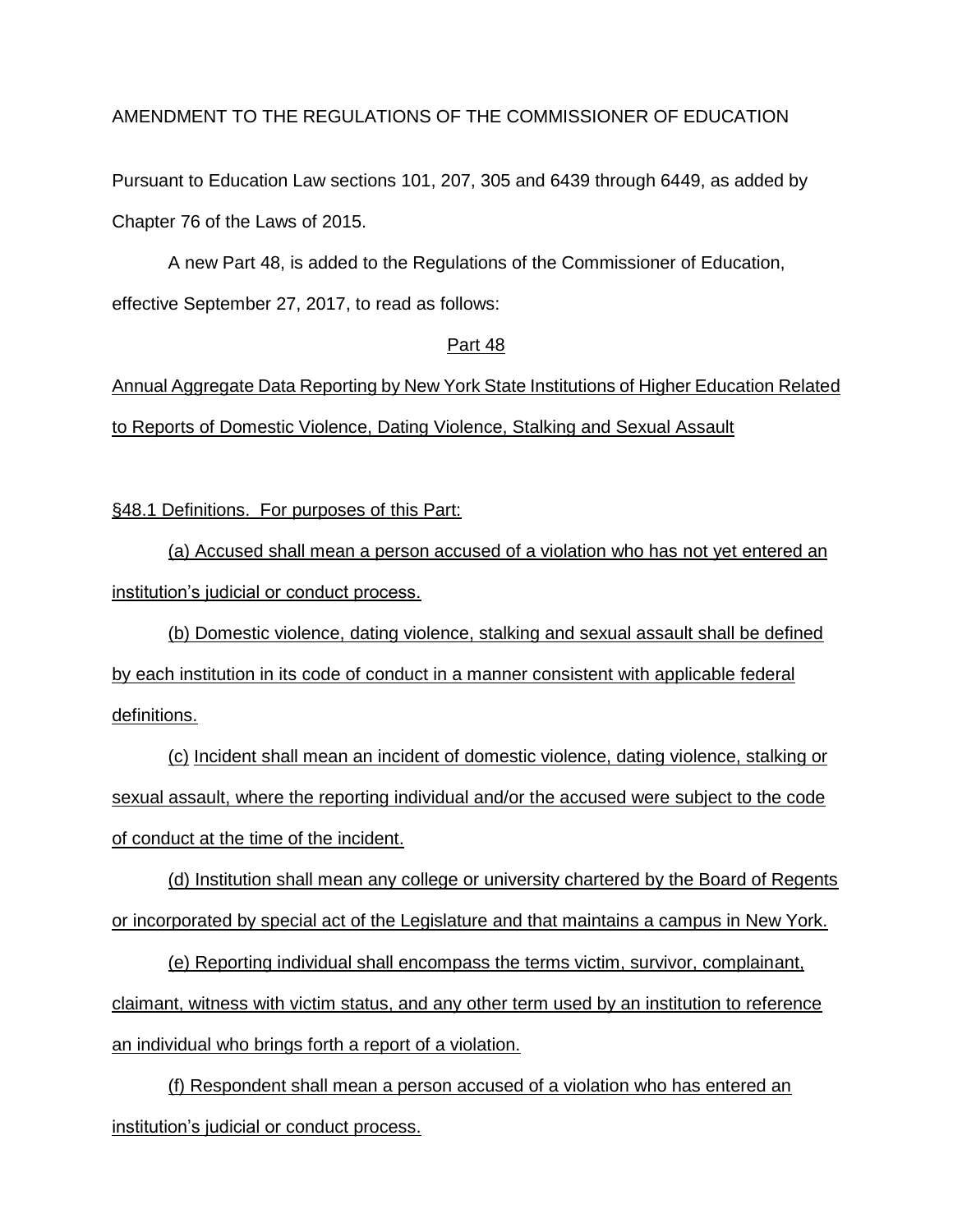(g) Title IX coordinator shall mean the Title IX Coordinator and/or his or her designee or designees.

(h) On campus shall be defined as campus is defined in the Higher Education Act (Clery Act), 20 U.S.C. §1092(f)(6)(A)(ii).

(i) Off campus shall be defined as any location not included in the definition of on campus.

### §48.2 Annual Aggregate Data Reporting.

On or before October 1, 2019, and by October 1 of each subsequent year thereafter, institutions shall report to the Department the following information concerning incidents that were reported during the prior calendar year in a form and manner prescribed by the Commissioner:

(a) the following numbers of incidents reported to the Title IX Coordinator (which shall be established based upon the number of reporting individuals, not by the number of the accused or respondents):

(1) the number of incidents that occurred on campus;

(2) the number of incidents that occurred off campus; and

(3) the total of incidents in (1) and (2) above.

(i) of those incidents reported in paragraph  $(a)(3)$  of this subdivision:

(a) the number of incidents that the Title IX Coordinator is aware of, that were

reported to law enforcement prior to being reported to the Title IX Coordinator;

(b) the number of incidents reported to campus police/campus security/campus

public safety; and

(c) the number of incidents that the Title IX Coordinator is aware of, for which the reporting individual requested referral to additional services through the institution, including counseling, mental health, medical or legal services, whether those services were provided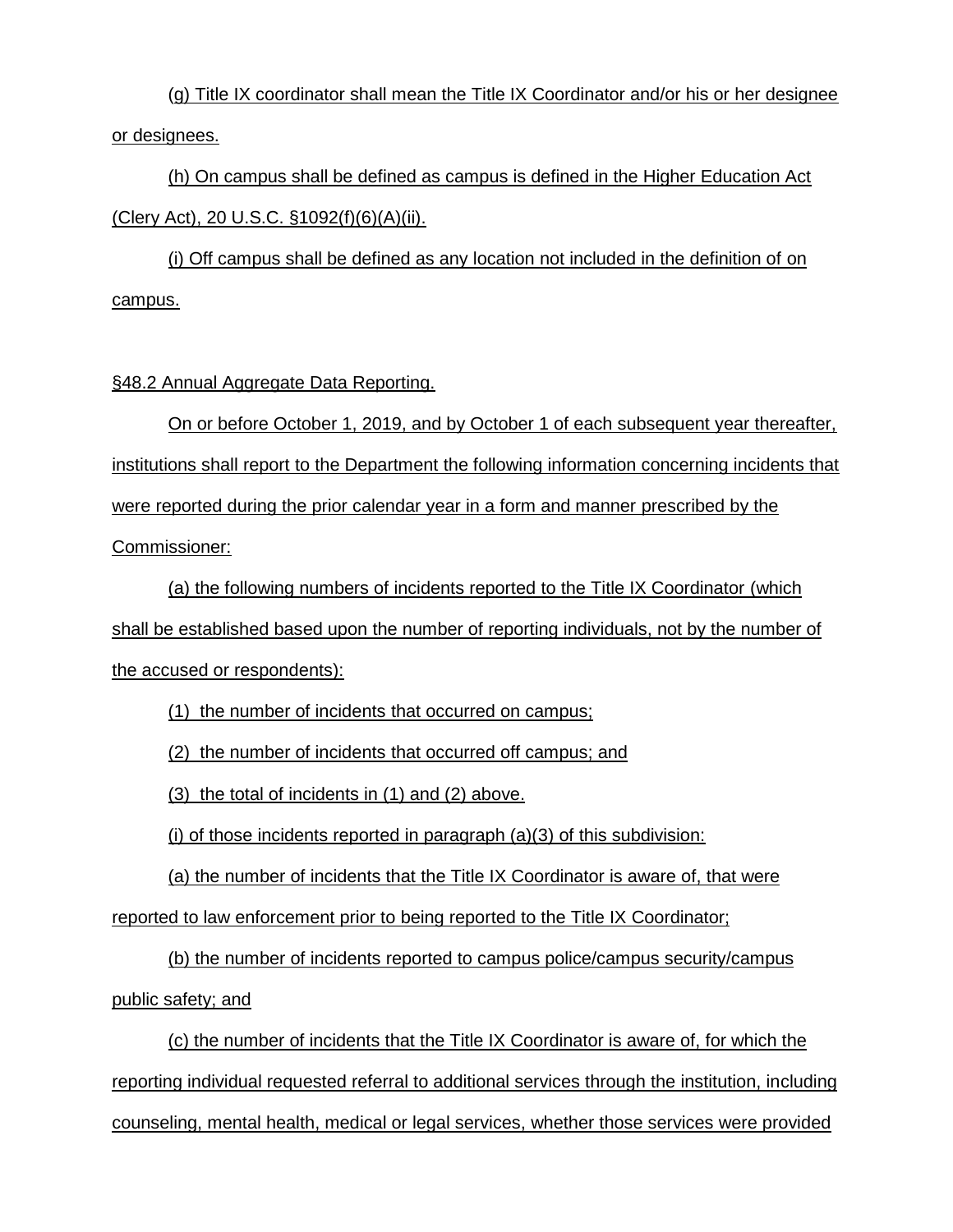on-campus or through outside service providers.

(b) of those incidents reported in subdivision (a) (3) of this section,

(1) the number of incidents for which the reporting individual sought the institution's judicial or conduct process (which includes incidents for which a reporting individual made a request, in writing or orally, to engage the judicial or conduct process, whether an investigator or hearing model, and those incidents where, pursuant to section 6446(4) of the Education Law, the institution made a determination to pursue the judicial or conduct process without the consent of the reporting individual); and

(2) the number of incidents that are not included in (b)(1) of this section, including those for which there was no institutional jurisdiction over the accused or respondent, and those incidents for which the judicial or conduct process could not otherwise go forward.

(3) the number of incidents for which the reporting individual sought an order of "no contact" with the respondent(s), and the number of "no contact" orders issued.

(c) of those incidents reported in subdivision (b)(1) of this section, the number of cases processed through the institution's judicial or conduct process, (which process shall commence upon a respondent's receipt of a notice of charges pursuant to section 6444(5)(b) of the Education Law);

(d) of those cases in subdivision (c) of this section, the number of respondents who were found responsible through the institution's judicial or conduct process after all levels of appeal were exhausted, which number shall include those cases in which the respondent accepted responsibility at any point in the process;

(e) of those cases in subdivision (c) of this section, the number of respondents who were found not responsible through the institution's judicial or conduct process, or whose finding of responsibility was overturned on appeal;

(f) a description of the final sanctions imposed by the institution for each incident for which a respondent was found responsible for sexual assault, dating violence, domestic